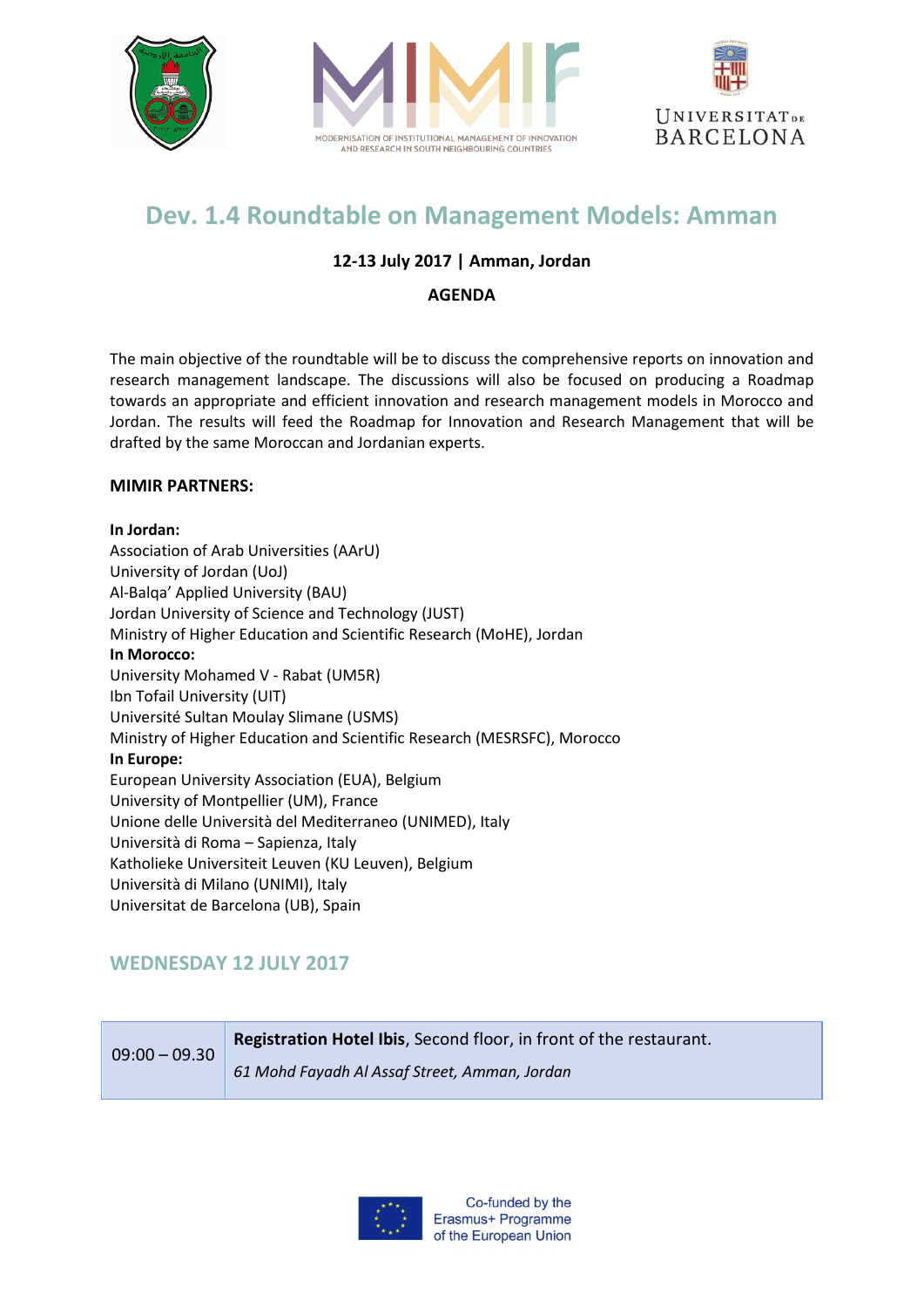





| $09:30 - 09:50$ | <b>Welcome Address</b>                                                      |
|-----------------|-----------------------------------------------------------------------------|
|                 | - Prof. Abeer Al Bawab, University of Jordan                                |
|                 | - Reem Al Khader, National Erasmus+ Office (NEO), Jordan                    |
|                 |                                                                             |
| $09:50 - 10:40$ | - Presentation of the MIMIR Project's Objectives and Structure - Setting up |
|                 | the working strategy- The Jordanian Universities Experiences                |
|                 | - Mariana Szefner, Universitat de Barcelona                                 |
|                 | - Prof. Abeer Al Bawab, University of Jordan                                |
|                 | - Prof. Ahmad Bateiha, Jordan University of Science and Technology          |
|                 | - Dr. Naser Al Manaseer, Al-Balga' Applied University                       |
|                 | <b>Regional Framework:</b>                                                  |
| $10:40 - 11:00$ | Presentation: Research, development and innovation in the                   |
|                 | Mediterranean: is a regional approach possible and advisable?               |
|                 | Raniero Chelli, UNIMED                                                      |
| $11:00 - 11:15$ | Presentation: Research and Innovation in Sapienza University                |
|                 | - Rosa di Stefano, Università di Roma La Sapienza                           |
| $11:15 - 11:45$ | Coffee break                                                                |
| $11:45 - 12:00$ | DEV. 3.2 Emerging landscape in Research and Innovation Management           |
|                 | JORDAN: Introductory to roundtable discussions summarizing Jordan           |
|                 | Universities report,                                                        |
|                 | RANA ABU DAHAB, The University of Jordan                                    |
| $12:00 - 12:30$ | DEV. 3.2 Emerging landscape in Research and Innovation Management           |
|                 | <b>MOROCCO: Summary of the Moroccan Universities report</b>                 |
|                 | Rajaâ CHERKAOUI, Université Mohammed V                                      |

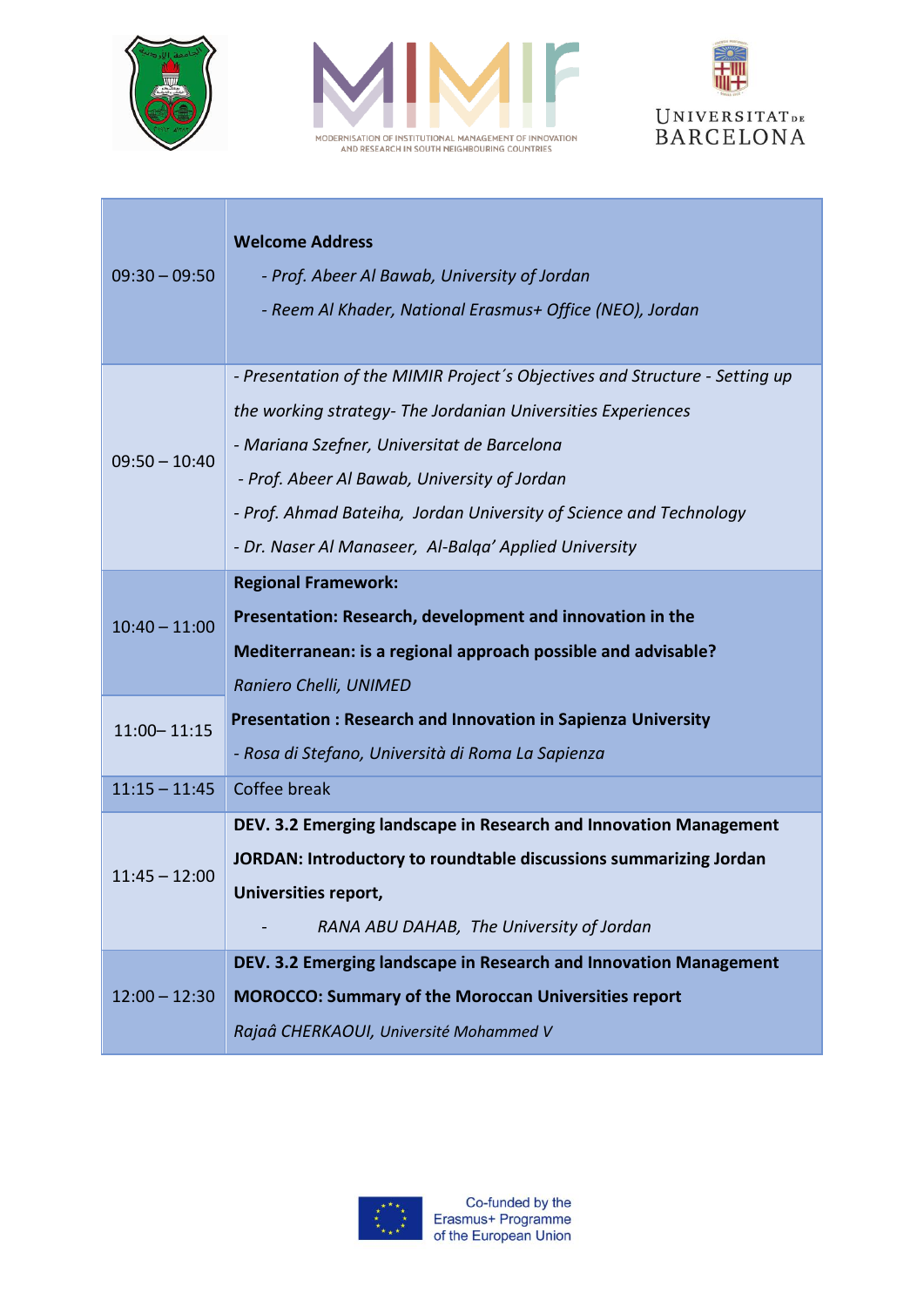





|                 | <b>Discussion on the Reports</b>                                                      |
|-----------------|---------------------------------------------------------------------------------------|
| $12:30 - 13:00$ | 3 Working groups: Toward a roadmap                                                    |
|                 | 1) strengths and weaknesses: Rapporteur: Omar ELYOUSSOUFI ATTOU,                      |
|                 | <b>MESFCRS</b>                                                                        |
|                 | 2) opportunities and threats: Rapporteur: Dr Naser Al-Manaseer, Al-Balga              |
|                 | <b>Applied University</b>                                                             |
|                 | 3) Creative proposals for innovation and research management models:                  |
|                 | Rapporteur: Karima SELMAOUI, Université Ibn Tofaïl                                    |
| $13:00 - 14:00$ | Lunch at the hotel Ibis                                                               |
| 14:00-14:45     | Discussion on the working groups conclusions.                                         |
|                 | Senior Rapporteur: Karima SELMAOUI, Université Ibn Tofaïl<br>$\overline{\phantom{a}}$ |
| $14:45 - 15:15$ | Coffee break                                                                          |
| $15:15 - 15:45$ | <b>Closing remarks</b>                                                                |

## **THURSDAY 13 JULY 2017**

| $09:00 - 09:15$ | <b>Welcome Address</b><br>- Prof Abeer Al Bawab, University of Jordan |
|-----------------|-----------------------------------------------------------------------|
|                 | - Mariana Szefner, Universitat de Barcelona                           |
| $09:15 - 10:15$ | Discussion and draft on Dev. 1.5: Roadmap towards an appropriate and  |
|                 | efficient innovation and research management models in Morocco and    |
|                 | <b>Jordan</b>                                                         |
|                 | - Senior Rapporteur: Reem Al Khader, National Erasmus+ Office (NEO),  |
|                 | Jordan                                                                |
|                 | - Senior Rapporteur: Karima SELMAOUI, Université Ibn Tofaïl           |
| $10:15 - 10:45$ | Coffee break                                                          |
| $10:45 - 11:00$ | Presentation and Discussion on MIMIR Dev. 6.3 Quality Plan by UNIMED  |